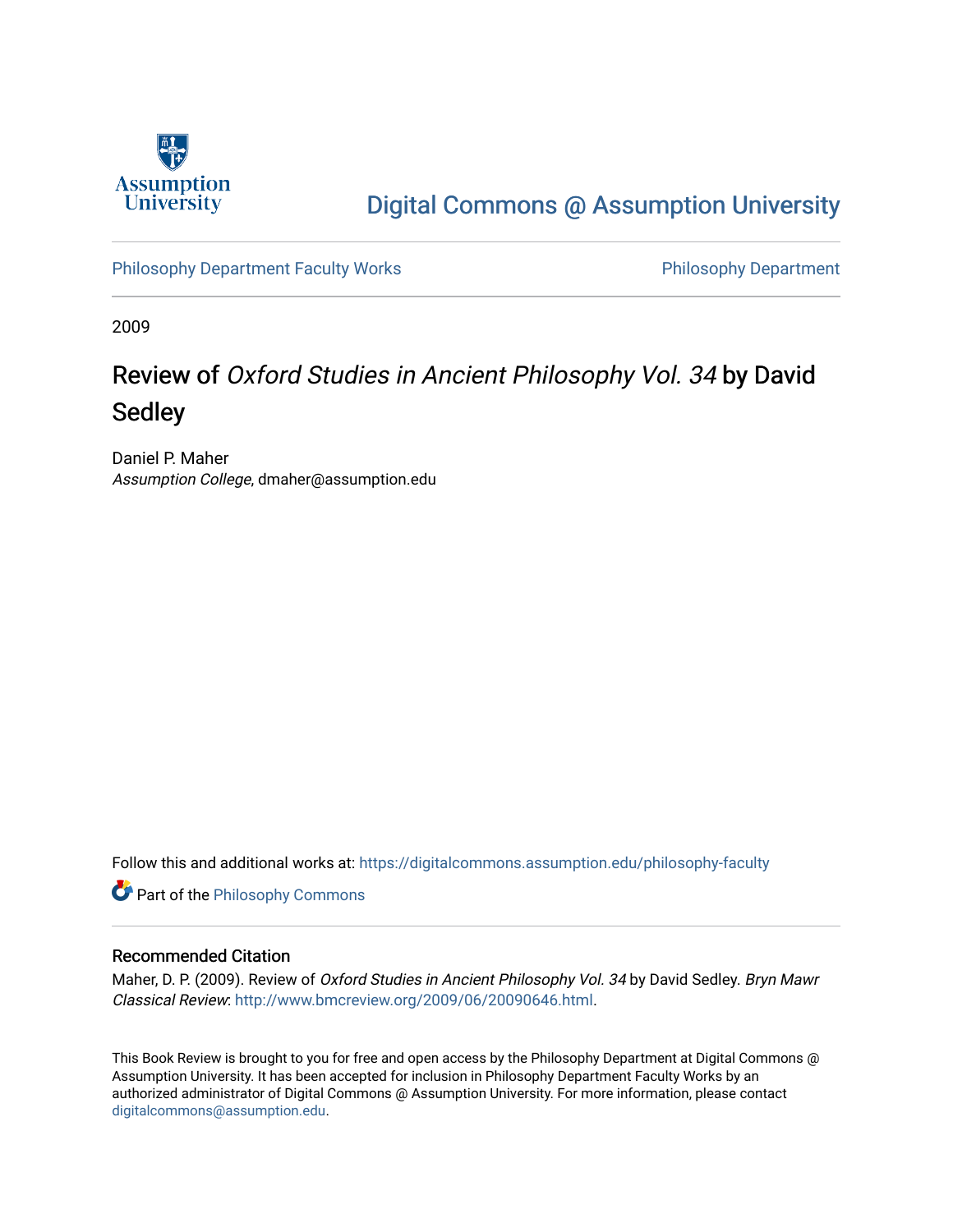# **Bryn Mawr Classical Review**

### Bryn Mawr Classical Review 2009.06.46

## **David Sedley (ed.),** *Oxford Studies in Ancient Philosophy. Vol. 34, Summer 2008***. Oxford/New York: Oxford University Press, 2008. Pp. 423; 2 p. of plates. ISBN 9780199544899. \$50.00 (pb).**

**Reviewed by Daniel P. Maher, Assumption College (dmaher@assumption.edu)** Word count: 2269 words

The eleven papers in this volume, from long-established scholars such as Burnyeat and Ferrari as well as relative newcomers, continue the tradition of serious scholarship, mainly in the analytic tradition, for which the *Oxford Studies in Ancient Philosophy* series is highly regarded. Four papers are devoted to Plato, six to Aristotle, and one to Plotinus. Nearly all of the contributors specifically thank the editor, David Sedley, which implies he is to be commended not only for selecting these articles, but also for improving them. No single theme unifies the essays, but most of the papers aim at the correction of some interpretation that is uniformly or widely shared in recent scholarship. It would not be right to call the papers equally weighty, but each requires serious study and none is for beginners. Scholars will want this collection on their own shelves or in a nearby library.

"Socratic Irony as Pretence" G. R. F. Ferrari

Ferrari brings a version of contemporary "pretense theory" of irony to bear on Socrates. Specialists in ancient philosophy have not noticed the inadequacy of the "traditional theory" of irony, which emphasizes a contrast between a statement's true meaning and its literal meaning. According to pretense theory, irony involves pretending to be in a context where one's (actually inappropriate) action or speech would be appropriate (6). Socrates pretends, e.g., to be in the presence of someone superior by being (inappropriately) deferential. Socratic irony is "solipsistic" not communicative, since he wants it to go unnoticed as he disturbs his interlocutor's unfounded self-satisfaction (16). Those who see through Socratic irony see what Socrates still tries to hide (18-19). Whereas Socrates never drops his irony and aims to test or improve his interlocutors, Platonic irony needs an appreciative audience because it aims to be understood (29). Platonic writing is self-assertive display, not moral or philosophical exhortation. Ferrari's interesting paper makes one wish it were always as clear as it sometimes is. At the least, a taxonomy of forms of irony (solipsistic, everyday, communicative, Platonic, etc.) would help. Also, given that Plato is the source of both Socratic irony and his own markedly different irony, has Ferrari made Socrates the central victim of Platonic irony?

"Appearances and Calculations: Plato's Division of the Soul" Jessica Moss

Moss examines two arguments in *Republic* X that use internal conflict to divide the soul into a calculating part and a non-calculating part (602c-603a and 603e-605c). Calculation is opposed to a violent emotional part and to a part that assents to mere appearances. Moss takes these [ latter two parts] to be the same, non-calculating part: appetite plus spirit. On this reading, pleasures and desires become (fallible) perceptual states of awareness, and the soul's emotional evaluations stand in need of correction by calculation (or measurement or deliberation) since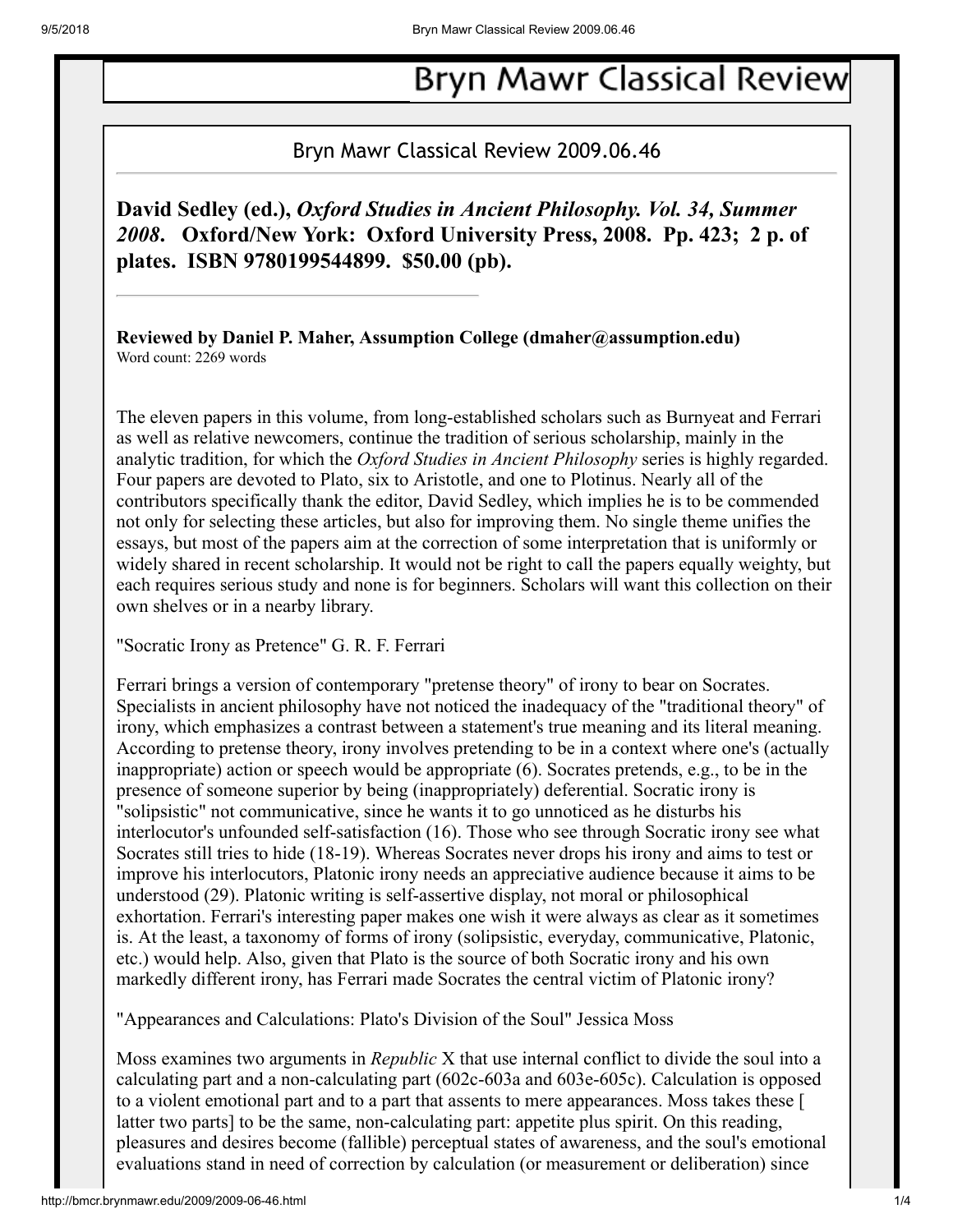#### 9/5/2018 Bryn Mawr Classical Review 2009.06.46

they may be illusions just as some sense perceptions are. She defends the non-rational parts as capable of beliefs, means-end "thinking," and as susceptible to persuasion, but also as unable to transcend appearances (65). Reason has its own desires based on its calculation of what is truly good. Against many who would diminish the significance of these passages, she finds in them the key to Plato's distinction between rationality and non-rationality. It is unfortunate that Moss does not address the chimera image of the soul (588b ff.). Also, when reading this paper after Ferrari's, one cannot but be struck by the absence of any appeal to Socratic irony.

"Glaucon's Challenge and Thrasymacheanism" C. D. C. Reeve

Dissatisfied with received accounts of the beginning of *Republic* II, Reeve sets aside most scholarship and presents a fresh reading. He examines closely the demand to praise justice Glaucon and Adeimantus make on Socrates. This challenge arises secondary to their own critique of common opinions about justice, which usually go unstated, but which Thrasymachus presents as his own wisdom. Reeve takes Thrasymachus as expressing a naturalistic view of justice based on egoistic eudaimonism, and he makes a strong case for its internal consistency. Reeve sees the *Republic* as the Socratic response to Thrasymacheanism as it is (faithfully) restated by Glaucon and Adeimantus (84-86). This paper is notable for its careful attention to the text and serious consideration of the philosophical questions raised by the text.

"The Copula and Semantic Continuity in Plato's Sophist" Fiona Leigh

Leigh examines Lesley Brown's influential interpretation of uses of *einai* in *Sophist*. On Brown's view, some copulative uses of *esti* are not merely copulative but have existential force, i.e., they are semantically continuous with complete, existential uses that admit no complement. Leigh defends Brown against recent criticism from John Malcolm as a prelude to her own criticism that this reading is insufficiently supported by *Sophist*. Although this is the shortest paper in the collection, it makes considerable demands on the reader. One must juggle murky passages in *Sophist* concerning whether 'what is not' is, Brown's reading of those passages, Malcolm's construal of Brown's reading, Leigh's defense of Brown as (mis-)construed by Malcolm, and Leigh's own critique of Brown. Such complexity is not Leigh's fault, to be sure, but the paper does seem to presuppose fresh familiarity with Brown's thesis.

"What's the Matter with Prime Matter?" Frank Lewis

Lewis defends the view that Aristotle genuinely endorsed at least most of what he is traditionally understood to have held about prime matter. In Lewis's "philosophical reconstruction," prime matter essentially has only the capacities to be affected by the various occurrent contraries (hot, cold, wet, dry) of the elemental bodies. Prime matter is found only as affected by pairs of these accidental properties and is the persistent principle underlying, not all substantial change, but elemental change. Matter is spoken of in many ways, and Lewis takes being matter to be "a second-level functional property" that belongs to something in virtue of its first-level causal powers. For example, bronze and wood both have determinate first-level passive powers for receiving specific contraries, and thus each has the second-level functional property of being matter. Lewis engages a multiplicity of Aristotelian texts and contemporary interpreters in an illuminating way; one issue he does not address is the relation between matter and extension.

"Elemental Teleology in Aristotle's *Physics* 2.8" Margaret Scharle

Scharle's paper extends much more widely over the corpus than her title suggests. Aristotle's puzzling discussion of whether rain falls for the sake of an end is the focal point for a discussion of multiple texts. She rejects both those who argue that rainfall is non-teleological and those who argue that winter rain falls for the sake of crop growth. She emphasizes that natural motions for the sake of an end must be referred specifically to the nature or natural being that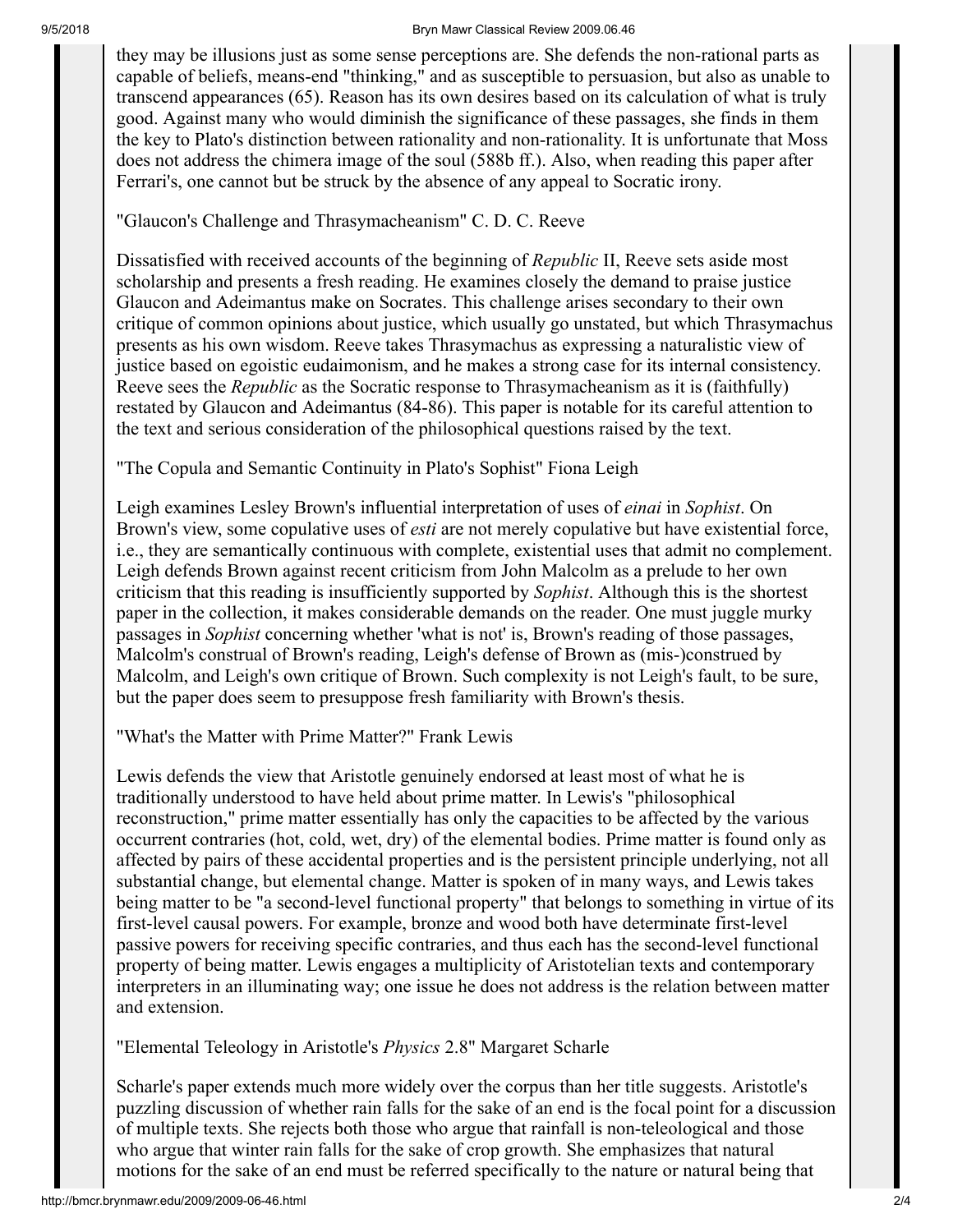#### 9/5/2018 Bryn Mawr Classical Review 2009.06.46

has the end. Her own account is that winter rainfall is teleological in the sense that elemental motions to natural places imitate the Prime Mover. This preserves an important sense of cosmic teleology, without claiming that rain falls to make the crops grow and without removing the accidental character of rare, summer rain. The argument is complex, with a number of moving parts. She says so much to make Aristotle's non-biological teleology intelligible that it would be interesting to know whether she thinks any of his teleology remains defensible in light of modern and contemporary challenges.

"Alteration and Aristotle's Theory of Change in *Physics* 6" Damian Murphy

Murphy examines Aristotle's account of unified change as continuous in time and as infinitely divisible because time is infinitely divisible. Murphy defends Aristotle's claim that infinite temporal divisibility (ITD) holds for all changes by concentrating on the case of alteration (specifically, change of color). Alteration presents more difficulties than does locomotion, due in part to questions about positing an infinite array of shades of color and in part to texts that have led many interpreters to deny that Aristotle thinks alterations are infinitely divisible. Murphy draws some fine distinctions, e.g., between infinite divisibility of a change and infinite divisibility of the "path" of that change. The persuasiveness of these fine distinctions is uneven, not least because the texts are treated in isolation from consideration of what is at stake philosophically for Aristotle or for us in these passages. In the concluding section of the paper Murphy constricts the scope of his argument for ITD to changes in color; for other qualitative changes, he says ITD is "not obviously false" (217).

"*Kinêsis* vs. *Energeia*: A Much-Read Passage in (but Not of) Aristotle's *Metaphysics*" M. F. Burnyeat

This seventy-page article, some thirteen years in the making, devoted to eighteen lines of Aristotle's *Metaphysics*, approaches the status of a short book. Burnyeat argues that "the Passage" (*Met. Theta* 6, 1048b18-35), which asserts an exclusive distinction between motion (*kinêsis*) and actuality (*energeia*), is genuinely Aristotelian but does not belong to *Metaphysics*; the distinction is unique in Aristotle's corpus and should not be brought to bear on other parts of it (220, 259). Ultimately, Burnyeat reconstructs a version of the Passage that he considers a genuine fragment that was introduced into the text here perhaps to prevent a misinterpretation (that *all* actualities are motions) arising from the identification of motion as one sort of actuality (1048b8-9). His argument, with its extensive analysis of manuscripts, its meticulous attention to detail, and its comprehensive examination of Aristotle's writings, casts serious doubt on the textual tradition: he found no ancient author other than Michael of Ephesus (Pseudo-Alexander) exhibiting knowledge of the Passage's exclusive sense of *energeia* (231-32, 278). Burnyeat's argument for the Passage's uniqueness in the corpus also provides support for its authenticity, especially by showing its affinity to arguments in *Nicomachean Ethics* that distinguish pleasure from motion. However genuine the Passage may be, it will no longer be possible to treat it as belonging to *Theta* without confronting Burnyeat's study.

"Aristotle's Argument for a Human Function" Rachel Barney

Barney attempts to delineate precisely how Aristotle argues for the claim that human beings do have a function without identifying what that function is. She argues that Aristotle alludes to and rejects a Platonic conception of function as instrumentality (*Republic* 352d9-e4), which would render a human being something that some user uses to accomplish a task (299-300). Barney resists any reading that would make the *Ethics* depend directly on teleological principles from Aristotle's theoretical treatises. The ethical argument should be construed as supportive of natural teleology, not as a deduction from it. Barney offers two "complementary" (319) readings of the argument, the more interesting of which she calls the "realization" argument. According to this reading, Aristotle invites us to see that the functions of the various artisans instantiate or realize the good of the artisans themselves as human beings (not merely as artisans of a